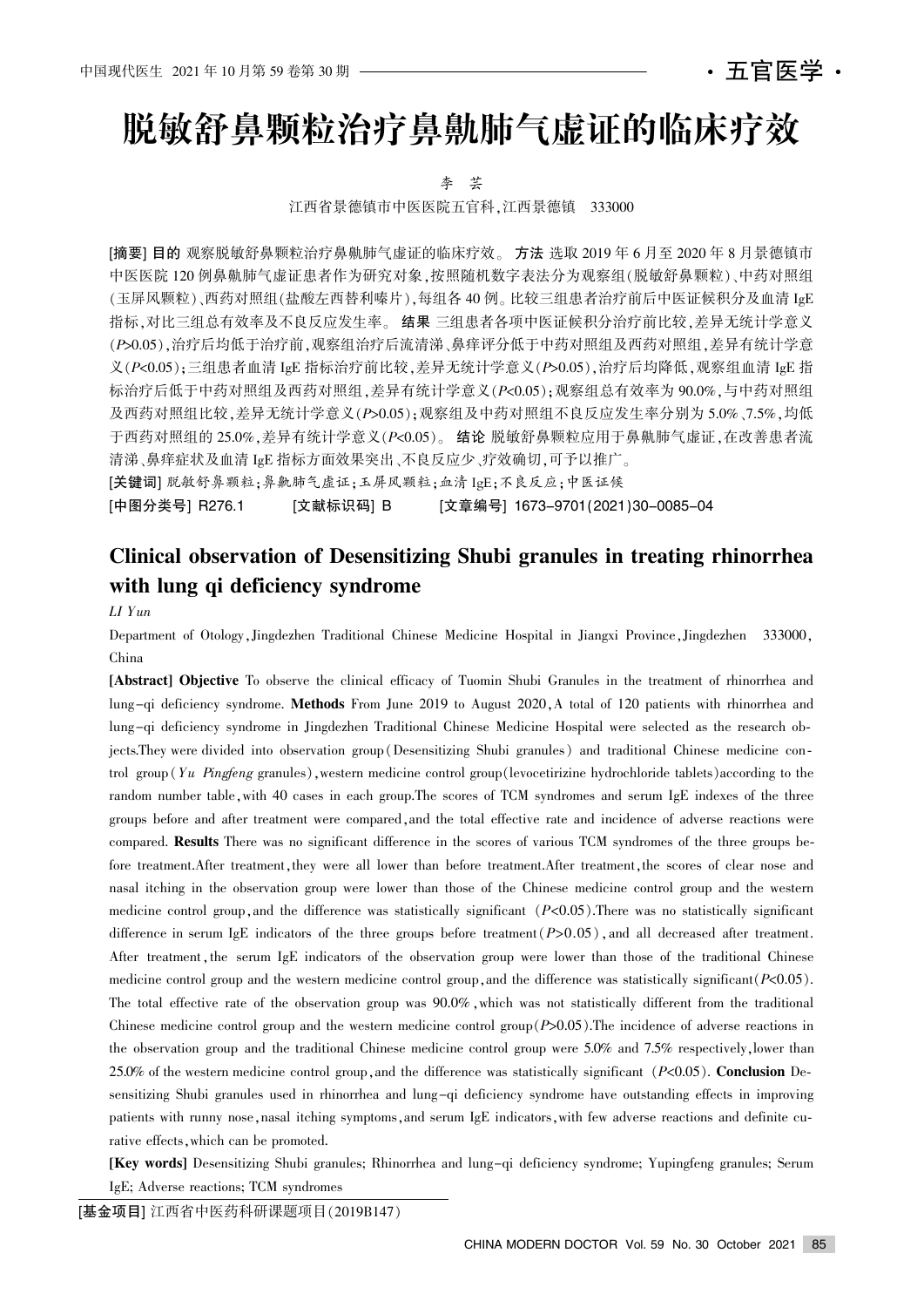作为耳鼻喉科常见病,鼻鼽即变应性鼻炎,主要 指患者机体与致敏原接触后,在 IgE 介导及免疫细胞 因子参与下形成的以流涕、鼻塞为主要症状的慢性炎 性疾病[1]。流行病学调查研究发现该疾病在青壮年及 儿童群体有着较高的发病率,会增加哮喘风险,该疾 病的发生是环境、基因等多种因素共同作用的结果[2]。 以往临床针对鼻鼽多采用西医治疗,常用药物为左西 替利嗪片,其在改善患者临床症状方面具有一定的疗 效,但药物不良反应多,效果不甚理想[3]。中医理论认 为鼻鼽多为脏腑虚损、肾阳不足所致,治疗强调辨证 施治,鼻鼽肺气虚证主要以温肺散寒、益气固表为主[4]。 此次研究引入脱敏舒鼻颗粒,为探究其应用价值,此 次研究将 2019 年 6 月至 2020 年 8 月景德镇市中医 医院收治的 120 例鼻鼽肺气虚证患者作为研究对象, 现报道如下。

#### 1 资料与方法

#### 1.1 一般资料

按照入组标准, 分析 2019 年 6 月至 2020 年 8 月 景德镇市中医医院收治的 120 例鼻鼽肺气虚证患者 的病例资料,将所有患者按随机数字编为不同小组,  $\triangle$  组各 40 例。观察组,男女病例分别为 22 例、18 例 年龄 19~58 岁, 平均(43.63±4.02)岁, 平均病程(4.38± 1.24)年(4个月~9年):中药对照组:男 23 例, 女 17 例, 年龄 18~59 岁, 平均(43.53±4.09) 岁, 平均病程(4.39± 1.22)年(5个月~9年);西药对照组:男女病例均为 20 例, 年龄 20~57 岁, 平均(43.42±4.12) 岁, 平均病程(4.37± 1.19)年(4个月~10年)。三组一般资料比较,差异无 统计学意义 $(P>0.05)$ , 具有可比性。

1.2 纳入与排除标准

纳入标准:1患者经体格检查、过敏原皮肤试验 等相关检查均确诊为鼻鼽,参照中华医学会耳鼻咽喉 头颈外科学分会鼻科学组《变应性鼻炎诊断和治疗指 南(2015年,天津)》制定)<sup>[5]</sup>;②患者家属已明确研究 目标及流程,加入研究均为自愿,研究申请得到了医 学界的批准、支持;③患者年龄≥18岁,可正常交流。 排除标准:①心脏受损或肝肾异常者:②合并精神异 常、心理障碍或意识丧失患者;3患者存在恶性肿瘤 疾病;4听力丧失、语言沟通不顺畅,对研究无法做到 顺利配合患者;⑤合并感染性疾病及免疫系统疾病患 者;6对研究药物有过敏史患者;7处于妊娠期及哺 乳阶段女性[6]。

#### 1.3 方法

观察组,给予脱敏舒鼻颗粒(香港千草堂中药厂,

国药准字 HKP-07772,方药组成:干地龙、蝉蜕、石榴 皮、茜草、紫草、墨旱莲、生黄芪、白术、防风、甘草)每 天 1 剂, 分早晚饭后半小时用 200 mL 开水冲服, 7 d为 一个疗程,连续4个疗程。中药对照组:给予玉屏风颗 粒(国药集团广东环球制药有限公司,国药准字 Z1093 0036,规格:5 g×15 袋/盒)治疗,药物组成为黄芪、白 术(炒)、防风,具体用法:5 g/次,3 次/d。7 d 为一个疗 程,连续4个疗程。西药对照组:用药为盐酸左西替利 嗪片(重庆华邦制药股份有限公司,国药准字 H2004 0249,规格:5 mg×10 片/盒),具体用法:5 mg/次,1 次/d, 7 d 为一个疗程, 连续 4 个疗程。各组治疗期间停用其 他一切药物。

#### 1.4 观察指标及疗效标准

评估三组患者中医证候积分及血清 IgE 指标在 治疗前后的变化情况,比较三组总有效率,随访治疗 期间患者有无不良反应发生,并做好相应的记录。 ①中医证候积分(参照国家中医药管理局《中医病证 诊断疗效标准》)将主症(鼻痒、喷嚏、清涕、鼻塞、鼻黏 膜肿胀)按照无、轻中重度分别记为 0、2、4、6 分.将次 症(畏寒、自汗、气短懒言)按照无、轻中重度分别记为 0、1、2、3分[7];②于清晨空腹状态下采集患者外周静 脉血, 以 5 mL 为宜, 静置 2 h, 按照 3000 r/min 离心速 率实施离心处理,时间为 10 min,提取血清,采用酶联 免疫吸附法对血清 IgE 指标予以检测:3疗效标准。 显效:症状显著改善,评分减少幅度>66%;有效:症状 有所改善,评分减少幅度在 26%~65%;无效;症状无 改善甚至加重,评分减少幅度<25%,总有效率=(显 效+有效)例数/总例数×100%[8]。

1.5 统计学方法

采用 SPSS 21.0 统计学软件进行数据分析, 计量 资料用均数±标准差 $(\bar{x}$ ±s)表示,组间比较采用 t 检  $\mathfrak{B}$ ; 计数资料用 $[n(\%)]$ 表示, 组间比较采用  $\chi^2$  检验,  $P$ <0.05 为差异有统计学意义。

#### 2 结果

2.1 三组患者中医证候积分比较

经统计学分析, 观察组与中、西药对照组治疗前 中医证候积分经方差分析, 差异均无统计学意义(P> 0.05),治疗后观察组流清涕、鼻痒评分较中药对照组 及西药对照组低,差异有统计学意义(P<0.05)。见 表 1~2。

### 2.2 三组患血清 IgE 指标比较

治疗前后比较三组血清 IgE 指标均有所改善, 差 异有统计学意义(P<0.05),三组间对照,观察组治疗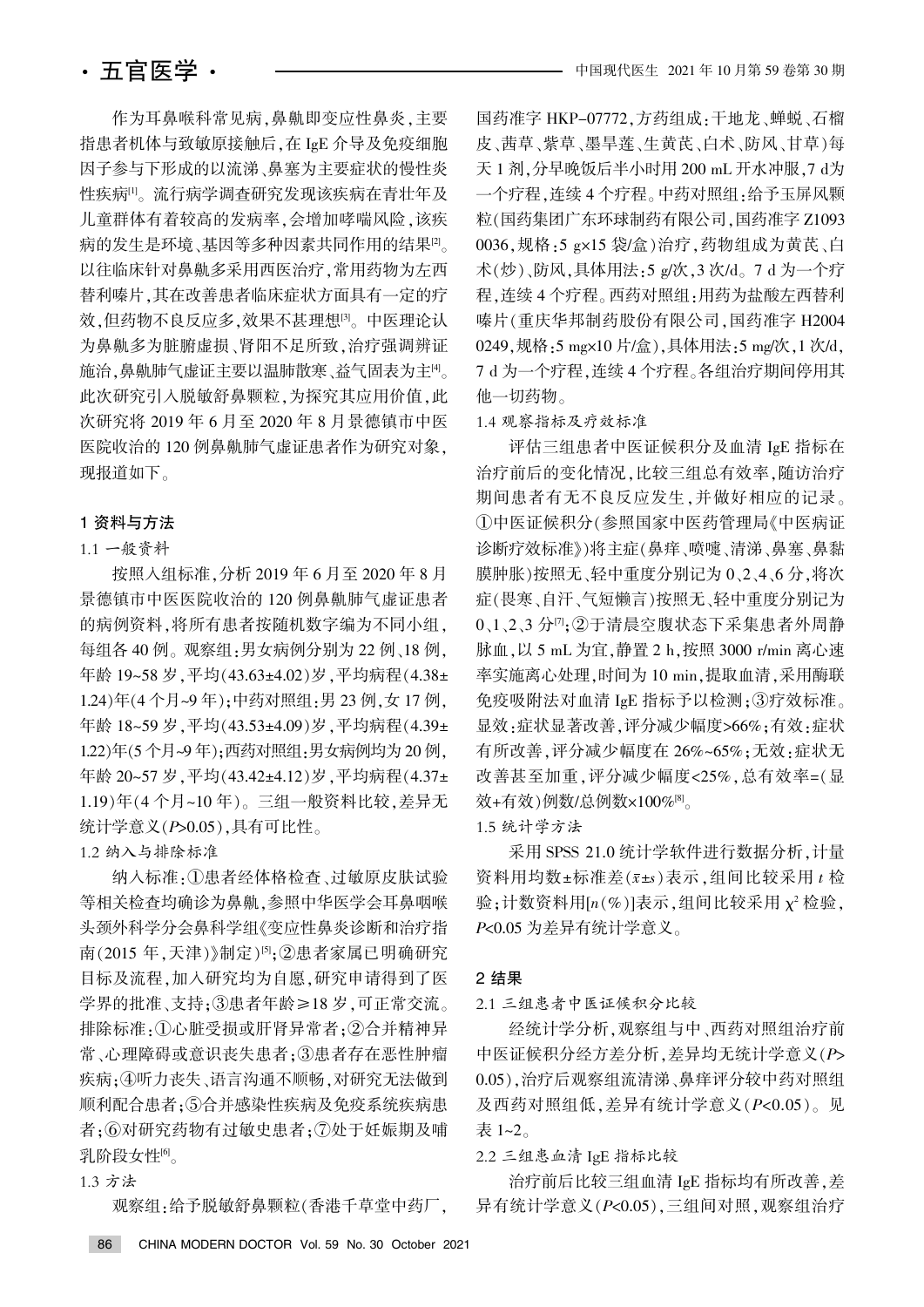| 衣!<br>二组忠有屮因证佚积分后打刖卬牧(メ±s,゚゙゙゙;プ) |                  |                  |                 |                                  |                 |                  |                 |                 |                 |  |
|-----------------------------------|------------------|------------------|-----------------|----------------------------------|-----------------|------------------|-----------------|-----------------|-----------------|--|
| 组别                                | $\boldsymbol{n}$ | 鼻痒               | 喷嚏              | 流清涕                              | 鼻塞              | 鼻黏膜肿胀            | 畏寒              | 自汗              | 气短懒言            |  |
| 观察组                               | 40               | $4.93 \pm 0.32$  | $4.02 \pm 0.13$ | $4.15 \pm 0.32$                  | $5.02 \pm 0.12$ | $4.21 \pm 0.15$  | $2.14 \pm 0.35$ | $2.31 \pm 0.15$ | $2.27 \pm 0.11$ |  |
| 中药对照组                             | 40               | $4.98 \pm 0.35$  | $4.99 \pm 0.21$ | $4.21 \pm 0.14$                  | $5.08 \pm 0.08$ | $4.23 \pm 0.12$  | $2.18 \pm 0.37$ | $2.34 \pm 0.12$ | $2.30 \pm 0.14$ |  |
| 西药对照组                             | 40               | $4.95 \pm 0.37$  | $4.01 \pm 0.17$ | $4.18 \pm 0.34$                  | $5.04 \pm 0.10$ | $4.22 \pm 0.10$  | $2.15 \pm 0.41$ | $2.30 \pm 0.15$ | $2.28 \pm 0.14$ |  |
| F值                                |                  | 1.024            | 0.497           | 1.358                            | 0.624           | 0.936            | 0.585           | 0.351           | 1.124           |  |
| P值                                |                  | >0.05            | >0.05           | >0.05                            | >0.05           | >0.05            | >0.05           | >0.05           | >0.05           |  |
|                                   |                  |                  | 表 2             | 三组患者中医证候积分治疗后比较( $\bar{x}$ ±s,分) |                 |                  |                 |                 |                 |  |
|                                   |                  |                  |                 |                                  |                 |                  |                 |                 |                 |  |
| 组别                                | $\boldsymbol{n}$ | 鼻痒               | 喷嚏              | 流清涕                              | 鼻塞              | 鼻黏膜肿胀            | 畏寒              | 自汗              | 气短懒言            |  |
| 观察组                               | 40               | $1.24 \pm 0.34$  | $1.45 \pm 0.13$ | $1.02 \pm 0.21$                  | $2.21 \pm 0.39$ | $2.12 \pm 0.31$  | $0.92 \pm 0.12$ | $0.82 \pm 0.11$ | $0.72 \pm 0.21$ |  |
| 中药对照组                             | 40               | $2.14 \pm 0.14$  | $1.42 \pm 0.21$ | $2.35 \pm 0.21$                  | $2.19 \pm 0.41$ | $2.09 \pm 0.25$  | $0.89 + 0.11$   | $0.80+0.12$     | $0.75 \pm 0.18$ |  |
| 西药对照组                             | 40               | $2.32 \pm 0.24$  | $1.43 \pm 0.16$ | $2.32 \pm 0.23$                  | $2.20 \pm 0.32$ | $2.14 \pm 0.23$  | $0.90 \pm 0.13$ | $0.83 \pm 0.10$ | $0.73 \pm 0.19$ |  |
| F值                                |                  | 6.864            | 0.274           | 8.960                            | 1.172           | 0.293            | 0.961           | 0.137           | 0.483           |  |
| Р值                                |                  | < 0.05           | >0.05           | < 0.05                           | >0.05           | >0.05            | >0.05           | >0.05           | >0.05           |  |
| 三组患者不良反应发生率比较[n(%)]<br>表 4        |                  |                  |                 |                                  |                 |                  |                 |                 |                 |  |
| 组别                                |                  | $\boldsymbol{n}$ | 头痛              |                                  | 头晕              | 嗜睡               | 咽部不适            |                 | 总发生             |  |
| 观察组                               |                  | 40               | 1(2.50)         |                                  | $\mathbf{0}$    | $\mathbf{0}$     | 1(2.50)         |                 | 2(5.00)         |  |
| 中药对照组                             |                  | 40               | 1(2.50)         | 1(2.50)                          |                 | $\boldsymbol{0}$ | 1(2.50)         |                 | 3(7.50)         |  |
| 西药对照组                             |                  | 40               | 2(5.00)         | 3(7.50)                          |                 | 3(7.50)          | 2(5.00)         |                 | 10(25.00)       |  |
| $\chi^2$ 值                        |                  |                  |                 |                                  |                 |                  |                 |                 | 6.642           |  |
| P值                                |                  |                  |                 |                                  |                 |                  |                 |                 | < 0.05          |  |

 $\pm$  1  $\pm$  6  $\pm$  5  $\pm$  5  $\pm$  5  $\pm$  5  $\pm$  6  $\pm$  5  $\pm$  5  $\pm$  5  $\pm$  5  $\pm$  5  $\pm$  5  $\pm$  5  $\pm$  6  $\pm$  6  $\pm$  6  $\pm$  6  $\pm$  6  $\pm$  6  $\pm$  6  $\pm$  6  $\pm$  6  $\pm$  6  $\pm$  6  $\pm$  6  $\pm$  6  $\pm$  6  $\pm$  6  $\pm$  6  $\pm$  6  $\pm$ 

前后差值大于其他两组, 差异有统计学意义 (P<0.05)。 见表 3。

表 3 三组患者血清 IgE 指标比较 $(x \pm s, Lu/mL)$ 

| 组别    | $\boldsymbol{n}$ | 治疗前               | 治疗后 14 d           | 治疗后 28 d           |
|-------|------------------|-------------------|--------------------|--------------------|
| 观察组   | 40               | $752.29 \pm 8.42$ | $467.29 \pm 24.47$ | $105.41 \pm 15.72$ |
| 中药对照组 | 40               | $750.33 \pm 8.12$ | $492.31 \pm 23.15$ | $124.49 \pm 12.46$ |
| 西药对照组 | 40               | $751.21 \pm 8.73$ | $524.52+25.04$     | $183.85 \pm 10.56$ |
| F值    |                  | 0.148             | 12.455             | 26.726             |
| P値    |                  | >0.05             | <0.05              | < 0.05             |

2.3 三组患者总有效率比较

三组患者总有效率比较为 90.0% (36/40) vs.  $87.5\%$  $(35/40)$  vs.  $85.0\%$  $(34/40)$ . 差异无统计学意义 $(P$ >  $0.05)$ <sub>o</sub>

2.4 三组患者不良反应发生率比较

观察组与中药对照组患者不良反应发生率明显 低于西药对照组, 差异有统计学意义 $(P<sub>0.05</sub>)$ 。见表 4。

#### 3 讨论

鼻鼽是变应性鼻炎的中医病名,其临床特征为喷 嚏、鼻痒、鼻塞等症状反复发作,中医学认为鼻鼽与 肺、脾、肾三脏功能失调、卫阳不固等有关,另外外邪 侵入机体也会引起鼻鼽的发生。随着中医理论的丰 富与发展,鼻鼽辨证分型得以实现,其中肺气虚证是 鼻鼽最为常见的类型,肺主一身之气,肺气不足,会引

起表卫不固, 一旦风气乘虚而入, 会使得鼻窍不利。治 疗鼻鼽肺气虚证强调补益肺气、固表护卫。

・五官医学・

西医治疗鼻鼽多强调抑制炎性细胞因子水平,积 极控制患者临床症状,常用药物为盐酸左西替利嗪,其 作为一种新型非镇静抗组胺药物,选择性强,能够提 升作用靶位的精准性,提升代谢速度,其能够对 H1 受 体产生较高的亲和力,通过 H<sub>1</sub> 受体与组胺竞争效应, 对患者鼻痒、喷嚏等症状起到改善作用[10]。但西医治 疗鼻鼽不可避免会产生一定的不良反应,增加患者不 适,部分患者对不良反应无法耐受,治疗积极性不高, 效果达不到预期。玉屏风颗粒是临床治疗鼻鼽肺气虚 证的中药,在临床已应用近 20年,既往研究发现其治 疗过敏性鼻炎有效率达 88.24%,作用优于左西替利 嗪组、布地奈德等[11],且疗效稳定,故本课题选用"玉 屏风颗粒"作为中药对照药,其能够达到扶正驱邪的 作用。"脱敏舒鼻颗粒"是根据中医理论对该病的病因 病机的认识以及在治疗上标本兼顾的原则,结合多年 的临床并经过临床反复验证治疗变应性鼻炎的有效 纯中药制剂[12-14]。该药具有益气固本、宜肺通窍、滋肾 固涩的功效,其辨证思想重在调节肺脾肾三脏的功 能,同时重视宣肺通窍、祛风止痒,标本兼顾的原则[15]。 本研究发现,观察组在治疗变应性鼻炎取得很好的效 果,总体疗效与中药对照组、西药对照组无统计学差 异,说明三种治疗方法在治疗鼻鼽肺气虚证方面均具 有一定的作用。从患者中医证候积分改善情况看观察